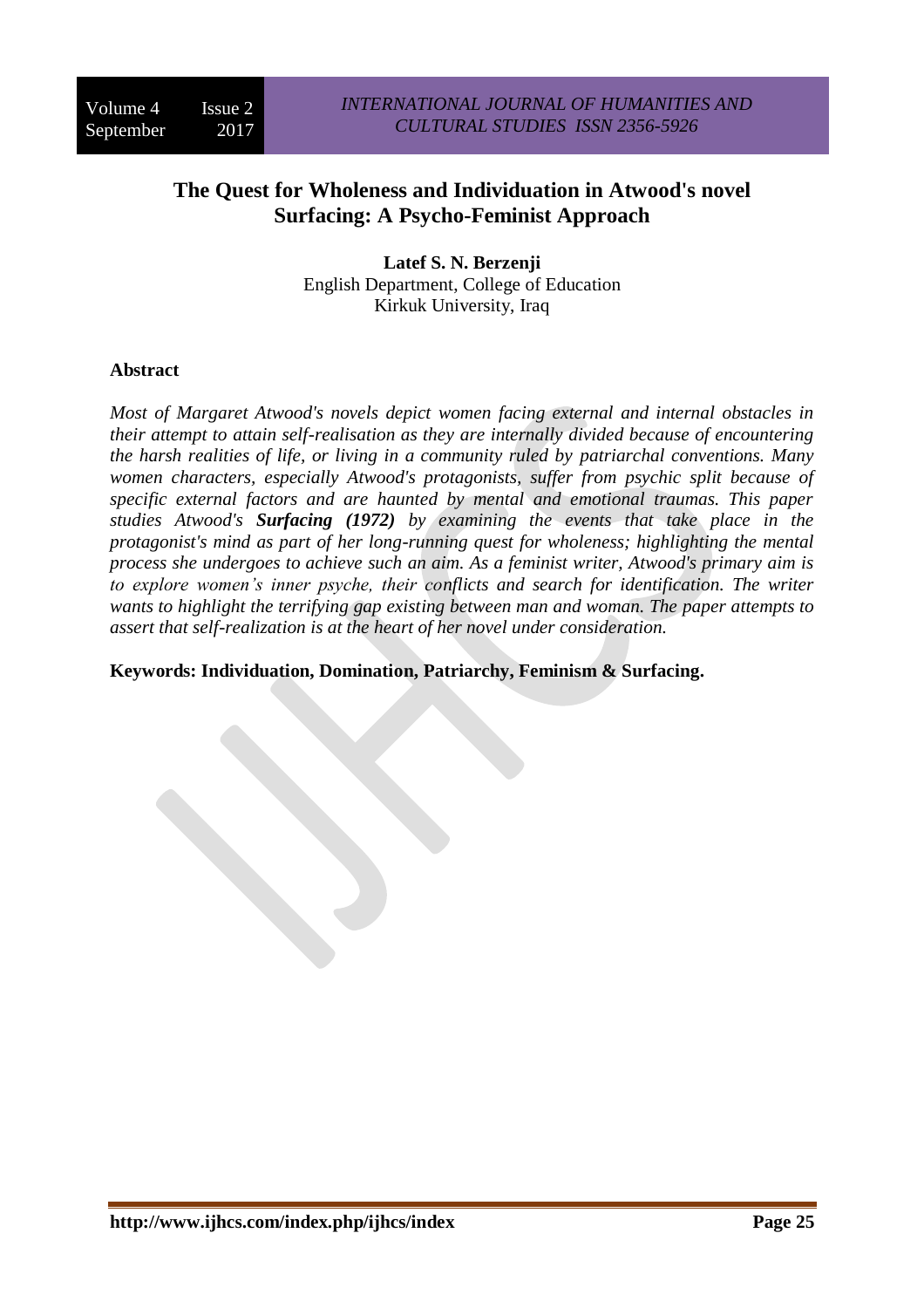# **I**

The dilemma of fusion and individuation, also referred to as attachment and separation, is a significant existential developmental task facing human beings across time and culture (Yalom, 392-395). Indeed, separation is implied in the word 'exist' ("ex-ist" = "to stand out"). We are driven towards separation because to grow and differentiate ourselves necessitates separation from the comfort of the care-giver. Rank referred to this as birth trauma, which he thought was symbolic of all emergence from embeddedness (145:123). To grow thus implies separation, autonomy, self-reliance and individuation. With individuation, however, comes isolation. As one embraces one's personal attitudes, direction in life, hopes, and dreams, one inevitably becomes aware of being an entity separate from all others. One realises that one is the author of one's own life; one is free to make choices; but one is also responsible for one's choices. This awareness invites anxiety as the individual now stands alone in the face of the world with all its terrifying aspects (Fromm, 1941:29). Individuation is thus inherently anxiety-provoking. To relieve this anxiety, the individual finds comfort in fusing with another being, because by merging with another one loses oneself, and therefore, one's awareness of one's separation and its accompanying anxiety. Indeed, Yalom argues that fear of isolation is a significant driving force behind interpersonal relationships. He argues that relationship difficulties are fundamentally about the fusion-individuation dilemma (395- 402). Playing on the word "apart", Bugental (1965) suggests that our fundamental interpersonal task is to learn how to be at once "a-part-of" and "a-part-from" the other. Applied to love, Fromm suggests that mature love is "union under the condition of preserving one's integrity, one's individuality … in love the paradox occurs that two beings become one and yet remain two," (17).

Psychoanalysis is one of the proper means that could be used to analyse, understand and dive deep into the human psyche, which, to my understanding, is the element that prevails in Atwood's novel, *Sufacing*. The novel's plot develops in a sort of abstract setting, where the protagonist's mind, rather than a physical location, is the main arena of conflict. The study endeavours to elucidate the incidents that occur within the unnamed protagonist's mind as part of her continuous process of questing for wholeness. In fact, Atwood's female characters encounter difficulties and hindrances outside themselves in their quest to attain a complete and stable self, as they experience internal divisions because of living in a patriarchal community where conventions of masculinity prevail. Thus, being internally divided, they experience psychic traumas by being haunted by outside entities.

# **II**

The protagonist, affected by past traumatic experiences, immerses herself into an introspection journey; an exploration of her own unconscious with the purpose of overcoming her traumas and being able to feel complete again. The novel can be conceived as a protest against and rejection of the sex role men have designed for female and it exposes men's aggressive conduct towards women. Women, who have been subjected to male-dominated societies, opposed and confronted the dehumanization and maltreatment they faced throughout history. Feminism and the suffering women faced were the focus of great feminist writers. Challenging the masculine, hegemonic order of society, all women movements have been striving tirelessly to better their life conditions and attain their independence and equal rights.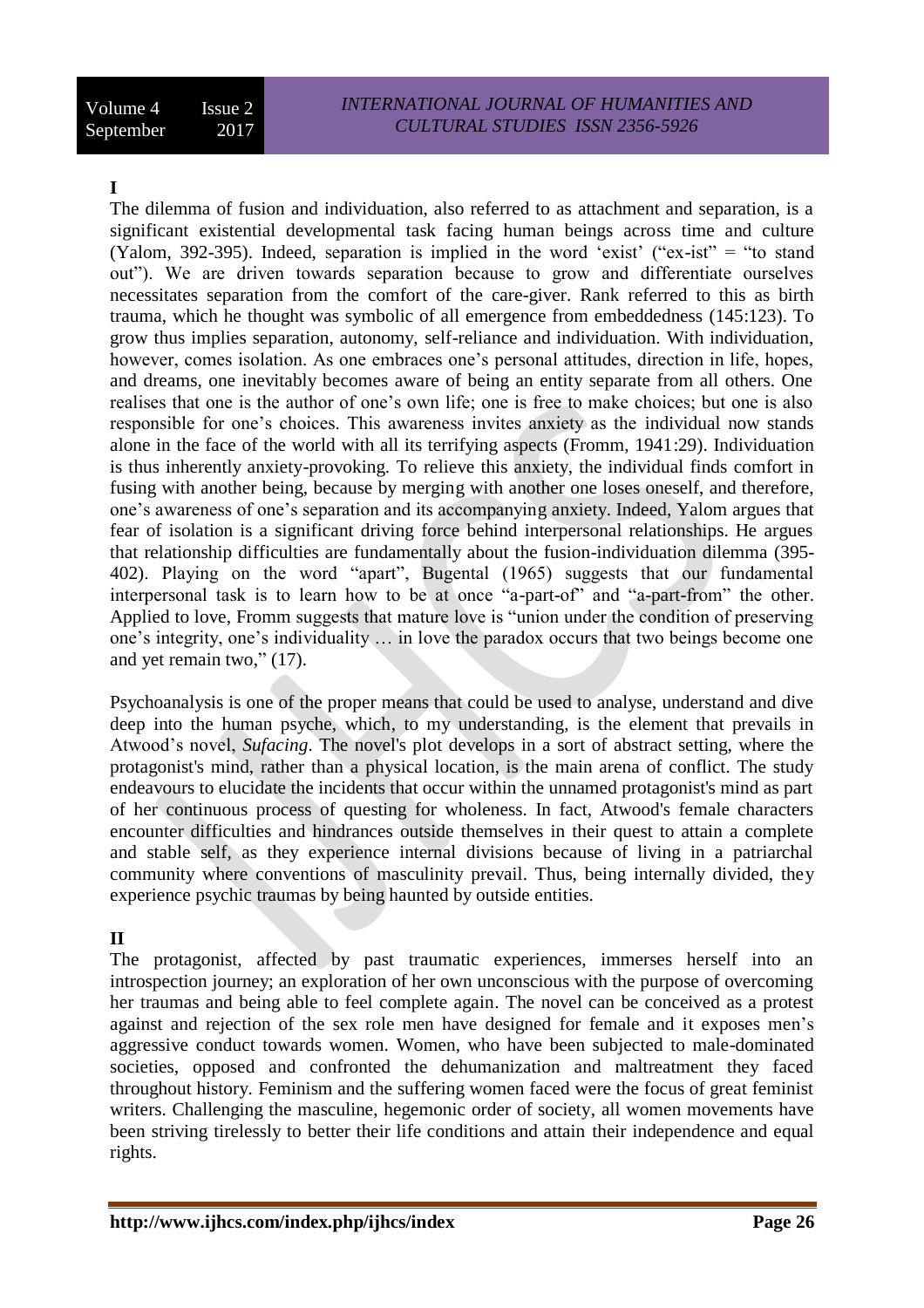#### Volume 4 Issue 2 September 2017 *INTERNATIONAL JOURNAL OF HUMANITIES AND CULTURAL STUDIES ISSN 2356-5926*

Atwood, as a feminist writer, had devoted most of her works to explore women's inner psyche, their internal and external conflicts, and their struggle for realizing their true identity and wholeness. The attempt to be assertive and gain self-realization is the gist of Atwood's female protagonist in her novel, subject of this study. Like other female authors, such as Sylvia Plath (1932-1963), Anne Sexton (1928-19740, Adrienne Rich (1929-2012), and Denise Levertov (1923-1997), Atwood is eager to uncover the terrible suffering of women in the western culture. Her novels, specifically The Edible Woman (1969), Lady Oracle (1976), Bodily Harm (1981), and The Handmaid's Tale (1983), tackle feminist issues in the modern Canadian society. Other than battling against male bull-headedness, the objective of Atwood's female protagonists is to accomplish self-definition as women. The novel, *Surfacing*, marks the denunciation against the females' sex role and the greedy and hostile conduct of men against them. In the view of Richard Lane, a different female voice has for some time been heard in Atwood's novel, *Surfacing*; it is a voice which expresses issues of sexual orientation, subjectivity and narrative control (71).

In *Surfacing*, Atwood explores the quest for identity and selfhood and through examining the protagonist's mental and psychic states, where reality and memory are fused. The unnamed protagonist experiences complete isolation and undergoes disconnection from people around her. As an individual, she sees herself alienated from the people with whom she is very close and intimate, especially the person she is in love with and her closest female friends. Moreover, because of her sense of lack of a true identity, that is hinted at when the novelist does not give her a name, she does not experience any sense of belonging and intimacy with those around her and even finds herself marginalized and dispossessed, which, as Natalie Cooke argues may indicate that she could "find herself in a much stronger position as a woman of the 1970s" (68). Atwood's *Surfacing* dives deep into the life of this nameless woman who stands for 'Everywoman' of the early 1970s as she contends to understand what it means to be an independent and fully self-reliant person with total control and awareness of her existence and aims in life. The journey that she ventures to attain this goal is really exciting, full of risk and difficulty. It is in reality an introspective journey, where the lady delves deep into her psyche to rediscover her true self that would reconcile the warring sides of the divided self, i.e., the conscious and the unconscious aspects. The basic goal of the internal struggle the protagonist experiences is to "free the self from the false wrappings of the persona on the one hand, and from the suggestive power of the unconscious images on the other" (Jung: 185). This internal journey mirrors the power she discovers in herself that enables her to achieve individuation and wholeness that results in the liberation of the person from all kinds of mental restrictions and psychic disorder, which help the individual rediscover her true self. In fact, the whole process of rediscovering one's real self and individual identity could be considered as a kind of psychological rebirth that is attained through exploring her psychic depths with a real intensity.

During her city life, and before meeting her boyfriend, Joe, the protagonist becomes pregnant as a result of having an affair with a married man, who was not ready to quit his own family; therefore, he asks her to have abortion. In fact, feeling that she was betrayed by the man, she got rid of the fetus, which left a deep scar in her psyche that she had to deal with and pass through a harsh process of healing and regeneration. She subsequently returns home with her three friends; Anna, the storyteller's companion and a model, David, Anna's husband and a movie producer, Joe, David's companion, a camera man and the narrator's partner. The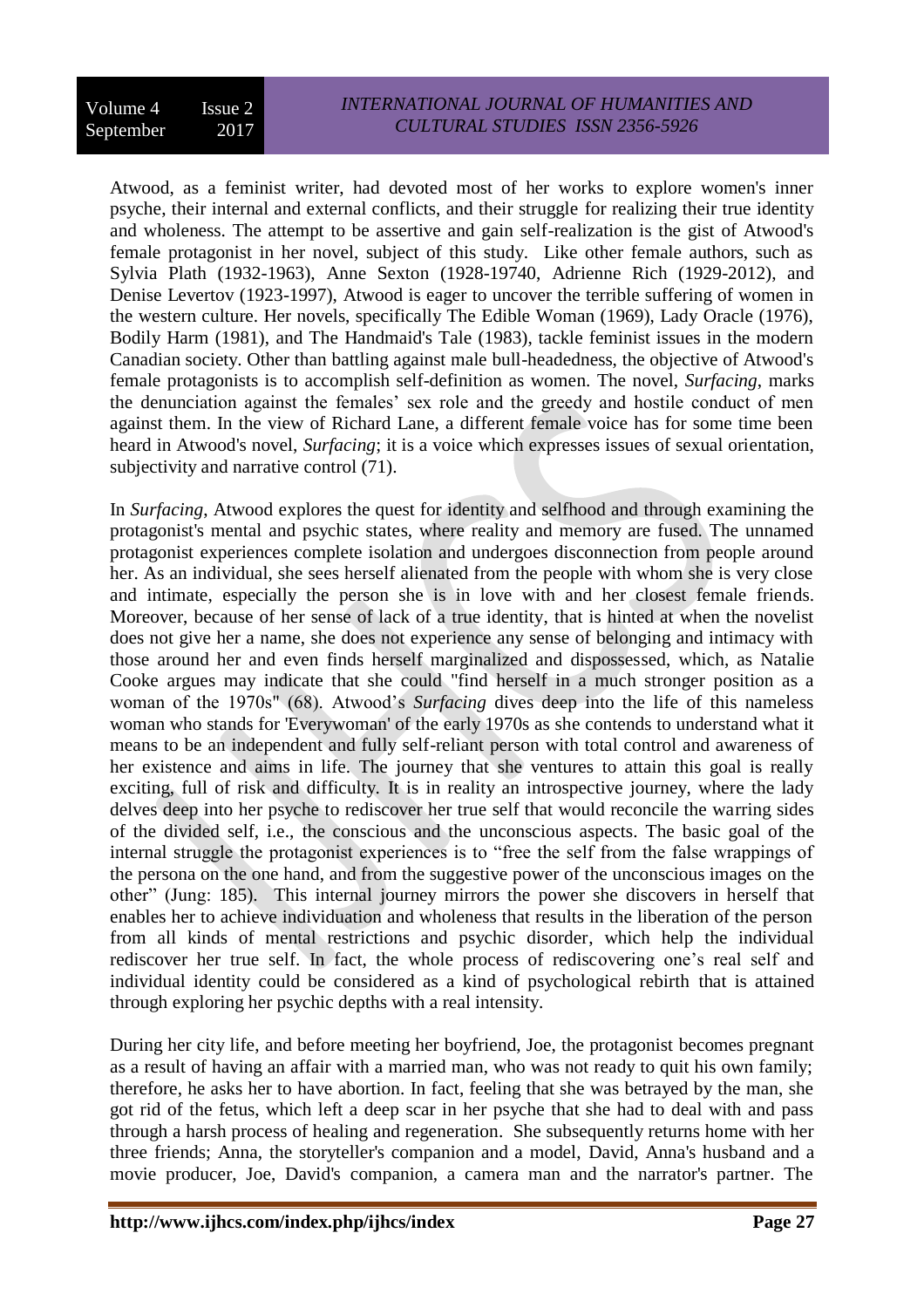Purpose of her return is apparently to look for her missing father, to find out what has happened to him. She recalls that she had consistently relied on her father's clarifications, and says that her mother's husband has been a puzzle to her. Mr Paul, her father's closest companion, tells the storyteller that her father has vanished mysteriously. She loves and trusts her companions, yet they do not accompany her on her search for her father:

"I like them, I trust them, I can't think of anyone else I like better, but right now I wish they were not here. Though they're necessary: David's and Anna's car was the only way…. But my reason for being here embarrasses them, they don't understand it. They all disowned their parents long ago, the way you are supposed to: Joe never talks about his father and mother"  $(16)$  \*.

Her companions consider the excursion as a break from city life while she insists that she might find something about her father. The excursion modified the memory of her troubled past, thus she contemplates her father in section three and says:

"If he's safe I don't want to see him. There is no point, they never forgave me, they didn't understand the divorce; I don't think they even understood the marriage….and leaving my husband and child…that was the unpardonable sin…. But I admit I was stupid, stupidity is the same as evil if you judge by the results and I didn't have any excuses." (25).

The mystery of her father's disappearance turns into a tangled labyrinth for her; therefore, she doesn't wish to be separated from anyone else in that place. While she was with her companions, the storyteller ponders her own brief love affair, and the loss of the child.

\* Quotations, with page references, are from the following edition; *Surfacing* (London: Andre Deutsch Ltd. and Wildwood House, (1972).

Thus, after years of absence, she returns to the area of northern Quebec, where she had grown up, and amid that adventurous expedition, she uncovers the dualities in both her own life and the male dominated society. The personal connections between the protagonist and the three minor characters reflect a world that suppresses and subjugates womanliness, which consequently helps readers better comprehend the protagonist's urgent need to regain and reassert her female identity. The Protagonist sees that the relationship between Anna and David mirrors the picture of what a lady's part ought to be in a marriage in a patriarchal society. During her nine-years marriage life, Anna carries on with a life of submission to David, continually attempting to satisfy him. She mostly wears cosmetics; if not, she is worried about the possibility that David will use sex as a weapon to repel her. The narrator states that she has never seen Anna without having any make-up and comments "You don't need that here,", to which Anna replies " He doesn't like to see me without it," and then, contradicting herself, says "He doesn't know I wear it," (37). Anna, who is extremely upset, reveals to the narrator sordid details about their marriage, and reveals that David has a set of rules, if she breaks them, she will be punished. Therefore, the narrator suggests a divorce, but Anna asserts that she loves him, even though she thinks he'd like her to die.

She feels upset and worried that David might oblige Anna to strip and has Joe shoot her with a camera. However, when she sees the protagonist dumping the film into the lake, she attempts to stop her: "'You better not do that,' Anna says, 'they'll kill you'" (131). She complains whiningly to the narrator about how David embarrassed her by revealing to her his issues with other ladies; nevertheless, after she knows that David suggests sex to the storyteller, she frames an impermanent union with him. The storyteller likewise fights with her partner: "her body her only weapon and she was fighting for her life, her life was the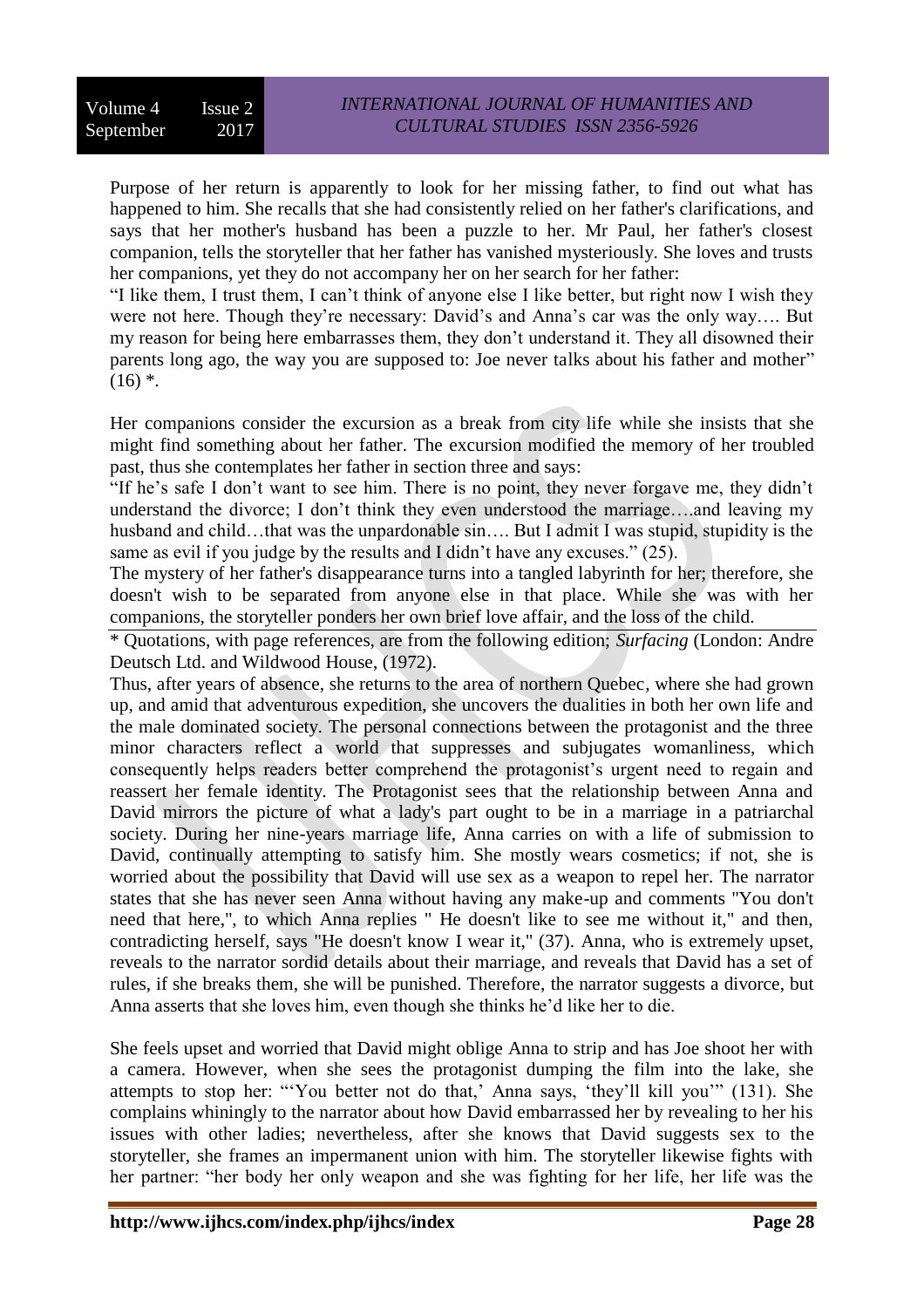fight: she was fighting him because if she ever surrendered the balance of power would be broken and he would go elsewhere" (120). She believes that all women are victims of inhuman rules and authority and that men offer themselves the legitimate right to decide the things women are allowed to do and those which they are not. However, the protagonist takes a strong stand against all the inhuman conducts of being victimized: "This, above all, to refuse to be a victim" (191). Therefore, she utterly refuses David's behaviour, and is against Anna's yielding to such treatment, and rejects Joe's conservatism. She strives to attain due respect and equality for herself and other women, and asserts that unless she witnesses a real change from her partner, she will not be ready to accept him.

# **III**

Atwood, in Surfacing, depicts the estrangement of women in the Canadian culture and uses the disconnection of the storyteller to relate it with all Canadian women. She sees that men were forcing laws of patriarchy on women, through religion, marriage and language, and believes that men consider them just as "war-spoils" (16). Her sense of alienation is exceptionally alive within her, which indicates that children know their gender identity at an extremely more youthful age. The impact of the narrator's estrangement is her complete withdrawal from energetic life scenes and her name remains unrevealed till the end of the story, which indicates that she is an epitome of every woman whose mission for power is part of the quest for self-exploration that, in its turn, could help her advance in her healing process. Commenting on *Surfacing*, Emily Cho states that "discovering one's valid self is an agonizing and desolate quest" (Das 23). The narrator says being socially hindered resembles being rationally impeded; it stirs in others disturbance, regret and the longing to torment and change (221).

The puzzle of her father's vanishing is turning into a tangled labyrinth for her; therefore, she wouldn't have any desire to be separated from anyone else in that place. She conceives that: "I see now the impossibility of searching the island for him, it's two miles. It would take twenty to thirty men at least… and even then, they could miss him, dead or alive, accident or suicide or murder. Or if for some unfathomable reason he's chosen this absence and is hiding, they'd never find him." (41). The physical Journey now transforms into a physical search for her father. Thus, she continues looking for signs of her father in that area and considers different potential outcomes, most abnormal of all is that he may be hiding in some place on the island. The pursuit on the trail becomes distinctly troublesome and the dread of her father's death is still clear and her fear, by all accounts, perhaps is much more concerned with her mental and psychic confusion.

In section ten Joe suddenly proposes to the protagonist, which makes her feel totally stunned. She rejects the proposal, then informs him of her marriage and the child, which suggests that all her conducts and decisions are driven by her mental confusion, that is why she believes that, "No one adores me Everybody loathes me I am setting off to the garden to eat worms" (118). The loss of her father turns into a mental and psychological dilemma of losing her identity as a woman. Therefore, she is physically mangled rather than being half dead. She would not like to wed Joe in the light of the fact that she is now baffled by her own first love affair and furthermore by the connection of Anna and David. She had gone absolutely distraught and believes that she must have the verification of her father's rational soundness and along these lines of his plausible passing, she is certain now that he is not a maniac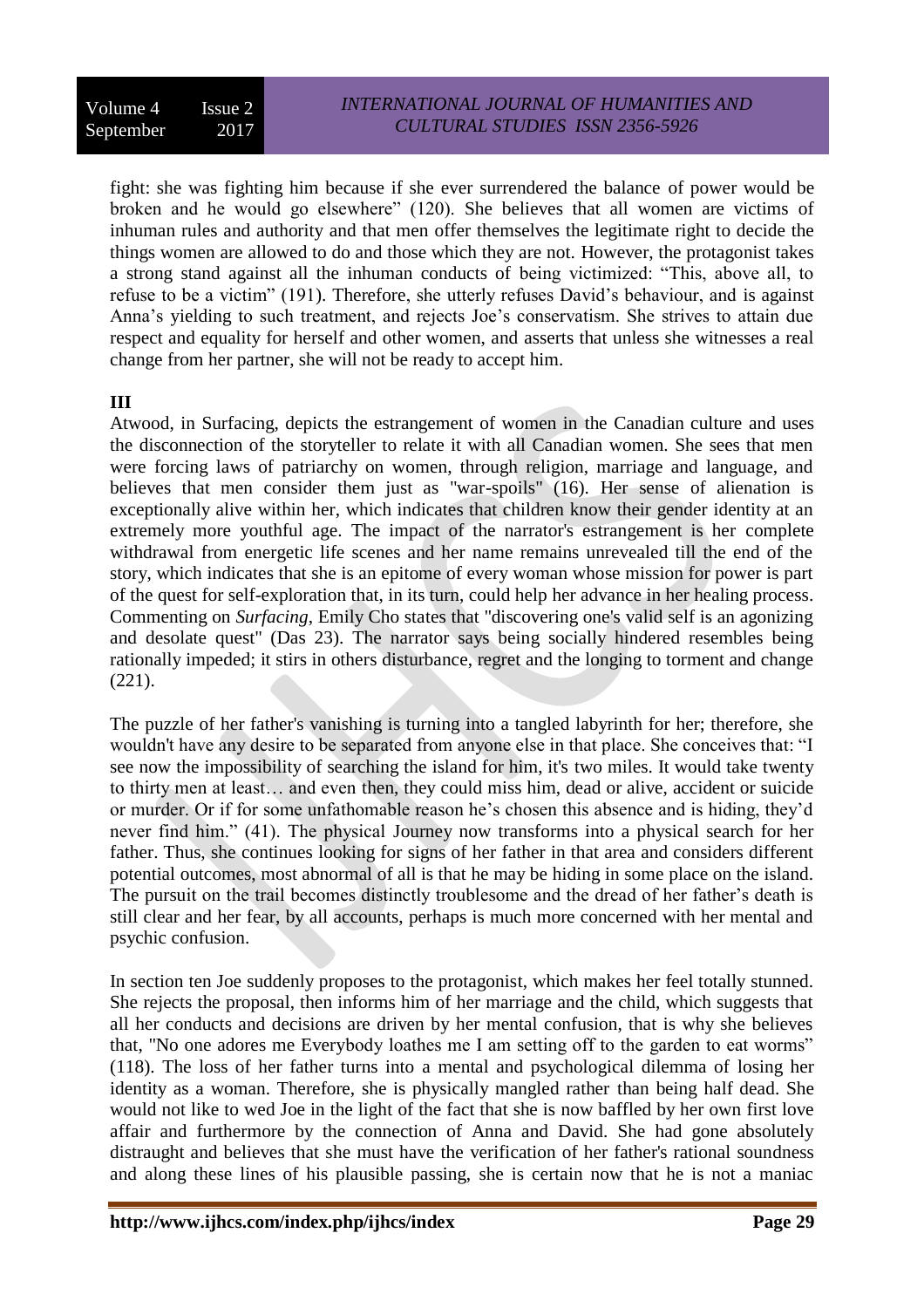sneaking in the forested areas, "Crazy people can come back, from wherever they go to take refuge, but dead people can't, they are prohibited" (82). After refusing Joe's proposal, Joe and the protagonist discuss in detail something regarding their uncertain future. Suddenly and because of her sense of alienation, she offers Joe to leave the city flat and says; "I didn't love him, I was far away from him, it was as though I was seeing him through a smeared window or glossy paper" (114); she feels that he didn't belong to her and tells him frankly: "I don't love you" (ibid).

The protagonist overhears an argument between David and Anna who looks better and also happy but at this moment, David tries to persuade her to take her swimsuit off so that Joe can take some naked shots of her for a movie they are making. David urges her saying, "Come on, take it off.... It won't hurt you, we need a naked lady…you'll go in beside the dead bird, it is your chance for stardom, you've always wanted fame" (105-06). This was the stance which was taken by Joe against Anna's yearning, which denotes total obliteration of Anna's personality. Anna and David are exceptionally furious, and David threatens to toss Anna into the lake if she doesn't yield. At last, Anna surrenders by removing her swimsuit and plunges into the water. The narrator imagines that David resembles her: "We are the ones that don't know how to love, there is something missing in us, we were born that way." (107). When she asks David about forcing Anna to degrade herself in front of Joe, he argues that Anna is deceitful, disloyal and senseless, David says "she goes with other men, she thinks she can get away with it, but she is too dumb, every time I find out; I can smell it on her…. God knows, it's not that I'm not jealous…. But she is devious, I can't stand that." (108). The narrator has had an abortion; it is a shock for the readers, as she has earlier revealed that she had a child whom she left with her husband when they separated. However, she acknowledges that "I thought, whatever it is part of myself or a separate creature, I killed it. It was not a child but it could have been one, I didn't allow it." (115). This suggests that she simultaneously feels guilty about the abortion and seeks relief from guilt by denying the fetus, the identity of a child. She believes that she could not forgive herself easily for what she has done.

In section seventeen, David and Anna inform her that her father has been found by a few American anglers. His body was unrecognizable, yet Mr. Paul distinguished the materials as her father's. The narrator is suspicious and, when she asks where they found the body, they inform her that it was found close to the bluff where she was plunging. Although her companion stays away from her due to the news of her father's death, she is persuaded that " nothing has died, everything is alive, everything is waiting to become alive." (124). It is observed that after discovering the body of the narrator's father, her response becomes odd, and she feels doubtful.

Her companions go back to the city of Toronto, while she continues searching not only for the truth of her father's death, but also for herself. Her mission is unsafe, troublesome and befuddling. She feels abandoned by a power, without which she lacks self-assurance and confidence. She knows she should stay alone in the lodge, however she is not in any way sure of her next step. She crushes the glasses, plates, books, covers and garments.

She sets fire to everything associated with human advancement; drawings, photos, maps, and she finally senses that she is purged in water like fire. Walking to the lake, she lies down in water and removes her clothes. She is hungry; she gathers some vegetables from the garden and eats them. She wants to reach her father and mother. Her journey is unmistakably not a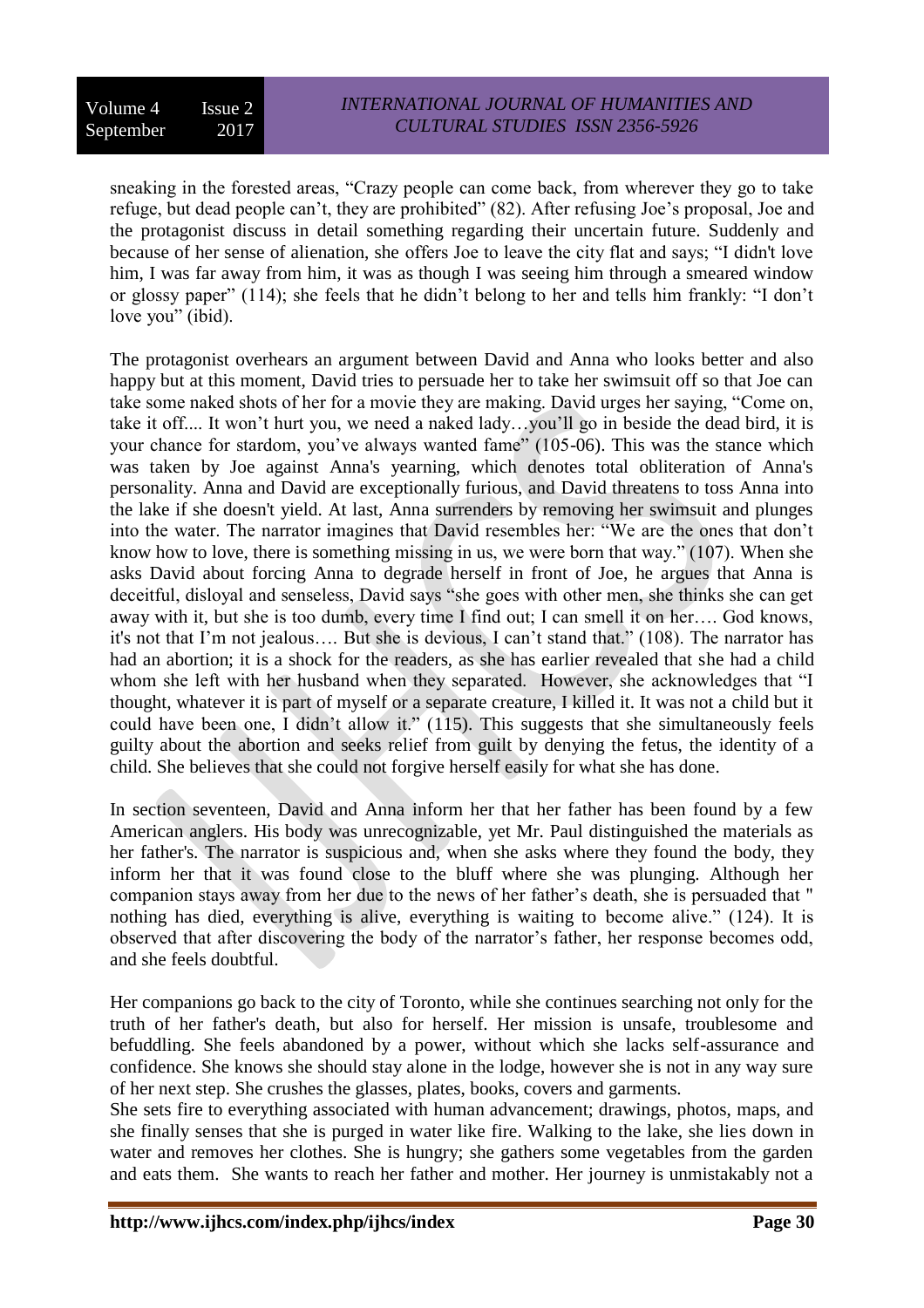geographical but really a visionary one, and she searches for the force of the divine beings, the people of old Indian lords of nature, through a custom of individual filtration. In solitude on the island, she is suddenly awoken the following day by the sound of a power boat. She keeps running into the forested areas to stow away, as she supposes it may be the police or conceivably some visitors, she even thinks about whether they are American intruders. "They cannot be trusted. They'll mistake me for a human being, a naked woman wrapped in a blanket…. They won't be able to tell what I really am. But if they guess my true form, identity, they will shoot me or bludgeon in my skull and hang me up by the feet from a tree." (144). The narrator believes that her mother became a flying creature and her dad a fish. The following morning when she awakes, she understands, "I know they have gone finally, back into the earth, the air, the water, wherever they were when I summoned them. The rules are over. I can go anywhere now, into the cabin, into the garden, I can walk on the paths I am the only one left alive on this island." (148). She is now quite certain that her parents have disappeared for good and her stay there must be for a short time. She appears to be a victim of an unsuccessful love affair, "above all, to refuse to be a victim. Unless I can do that, I can do nothing. I have to recant, give up the old belief that I am powerless and because of it nothing I can do will ever hurt anyone…. Withdrawing is no longer possible and the alternative is death." (150). Thus, she becomes ready to re-enter life by wearing her clothes, and wonders about the baby she is carrying. She thinks that it is her job to feed and look after herself so that she will be capable of giving life to a healthy child. Somewhere out in the dreamland, she sees a watercraft touch base with Mr. Paul and Joe in it. Joe escapes the pontoon and he calls her. He has returned specifically for her. He will not hold up any longer. However, at this moment he holds up, "the lake is quiet; the trees surround me, asking and giving 'nothing'." (151). It is obvious that her quest is for a true identity and her plunging into the lake suggests descending into the inner depths of her psyche, which results in achieving redemption and some sort of transformation. She "finally emerges as a kind of shaman," (Nilsen 133) attaining a new strength, freedom and confidence within herself, she gains self-knowledge and power to face life.

The novel ends without a clear ending about what the storyteller will really do a short time later. In any case, the closure is brimming with trust; a trust that depends on practical desires and an acknowledgment of one's own individuation. The narrator believes that another internal identity, which emerges within her, speaks about her "conceivable" future with Joe, who returns again to "protect" her; "I watch him, my love for him useless as a third eye or a possibility. If I go with him we will have to talk, wooden houses as obsolete, we can no longer live in a spurious peace by avoiding each other." (150). She perceives that Joe is redeemable and that her relationship with him could be successful. When uniting with Joe, the narrator senses that her aborted child is surfacing within her, "I can feel my lost child surfacing within me, forgiving me, rising from the lake with it has been present for so long." (127). Everybody seems to be sure by the end of the novel that the narrator and Joe's relationship has been saved, "By screwing Joe She's brought us back together. Saving the world, everyone wants to; men think they can do it with guns, women with their bodies, love conquers all, conquerors love all, mirages raised by words." (129).

Atwood's protagonist fights bravely to break the old structure of life that her society imposes upon her. She mirrors the torment sensibility of a lady who is not prepared to trade off with the male overwhelmed society and is searching for an escape from this male-dominated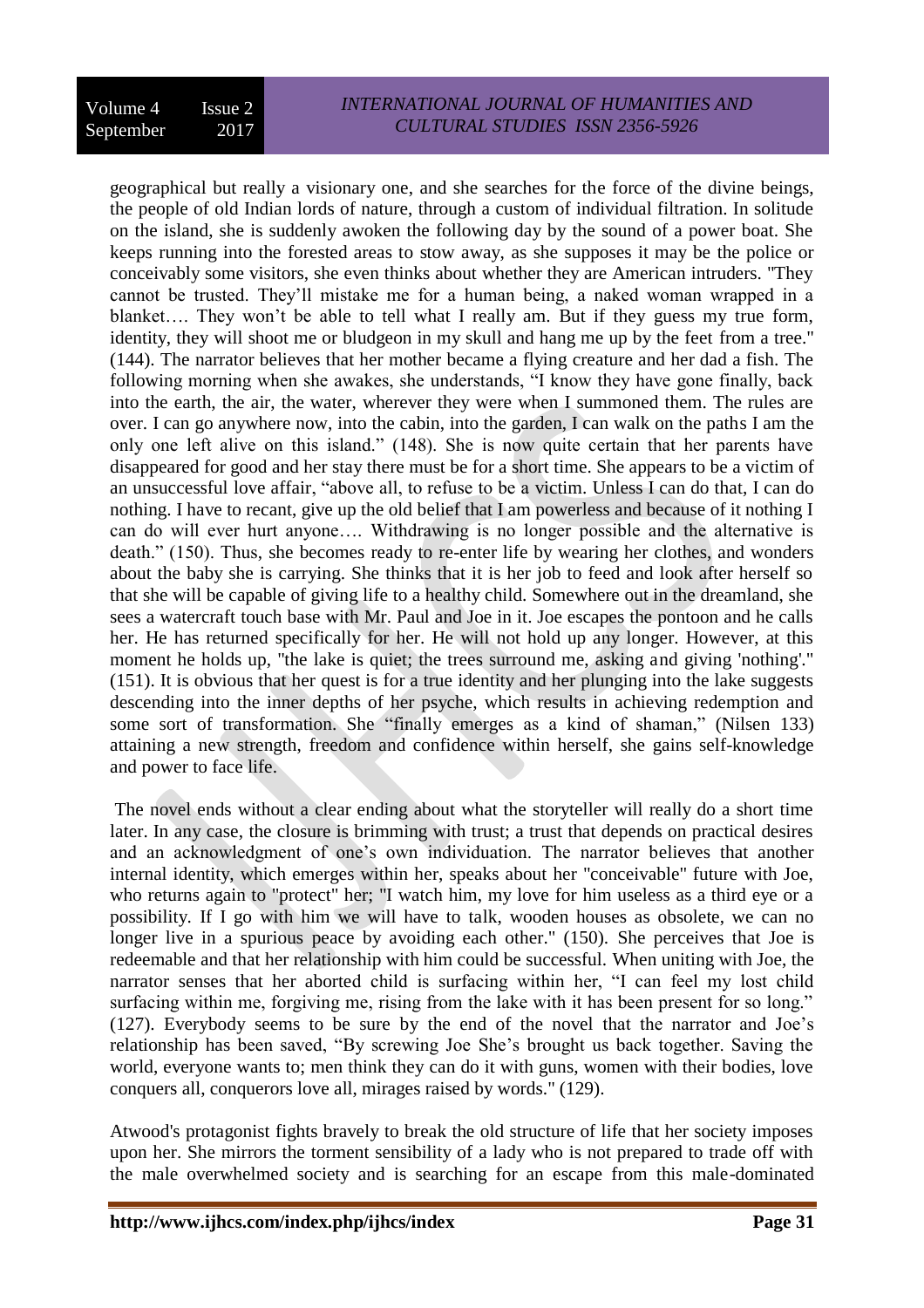culture. It is seen that she abhors civilisation, resorts to some kind of primitive culture which she hopes to find in the heart of nature. The painful and harsh realities of life turn her into an independent and adventurous woman, who seeks to escape being victimized both politically and sexually. Her quest for wholeness results in the development of her mental state. This allows her to successfully assimilate certain aspects of her unconscious, which in turn empowers her to confront her traumatic past. The physical and spiritual journey helps the achievement of self-exploration that becomes the main factor for attaining individuation which denotes complete being. Jung says that individuation means "to become a single, discrete being, and … it also includes the idea of becoming one's own" (23). Survival makes it necessary for the individual to be totally concerned with the obstacles one faces in life; perhaps the most demanding of which are psychological in nature. Atwood's protagonist in *Surfacing* experienced and successfully confronted this challenge.

# **Conclusion**

The unnamed narrator's psyche is shattered into pieces as she loses parts of herself through abortion, divorce, and her parents' deaths. However, with the help of nature and her experience, she faces her repressed memories and unresolved grief, and hence comes to terms with these traumas. By developing the ability to acknowledge, communicate, and express her sense of loss, she integrates her fragmented self and thereby reaches wholeness. Tracing Atwood's protagonist in *Surfacing* as a traumatized subject gives us an in-depth understanding of her predicament and how she eventually overcomes her situation. It is only through asserting her individuality that the narrator is able to survive and become into integrated into society. The unnamed heroine tries to survive in this patriarchal society without sacrificing her own self or identity as a woman. After a near-drowning experience that allows the Surfacer to excavate parts of her repressed past, she essentially becomes one with herself.